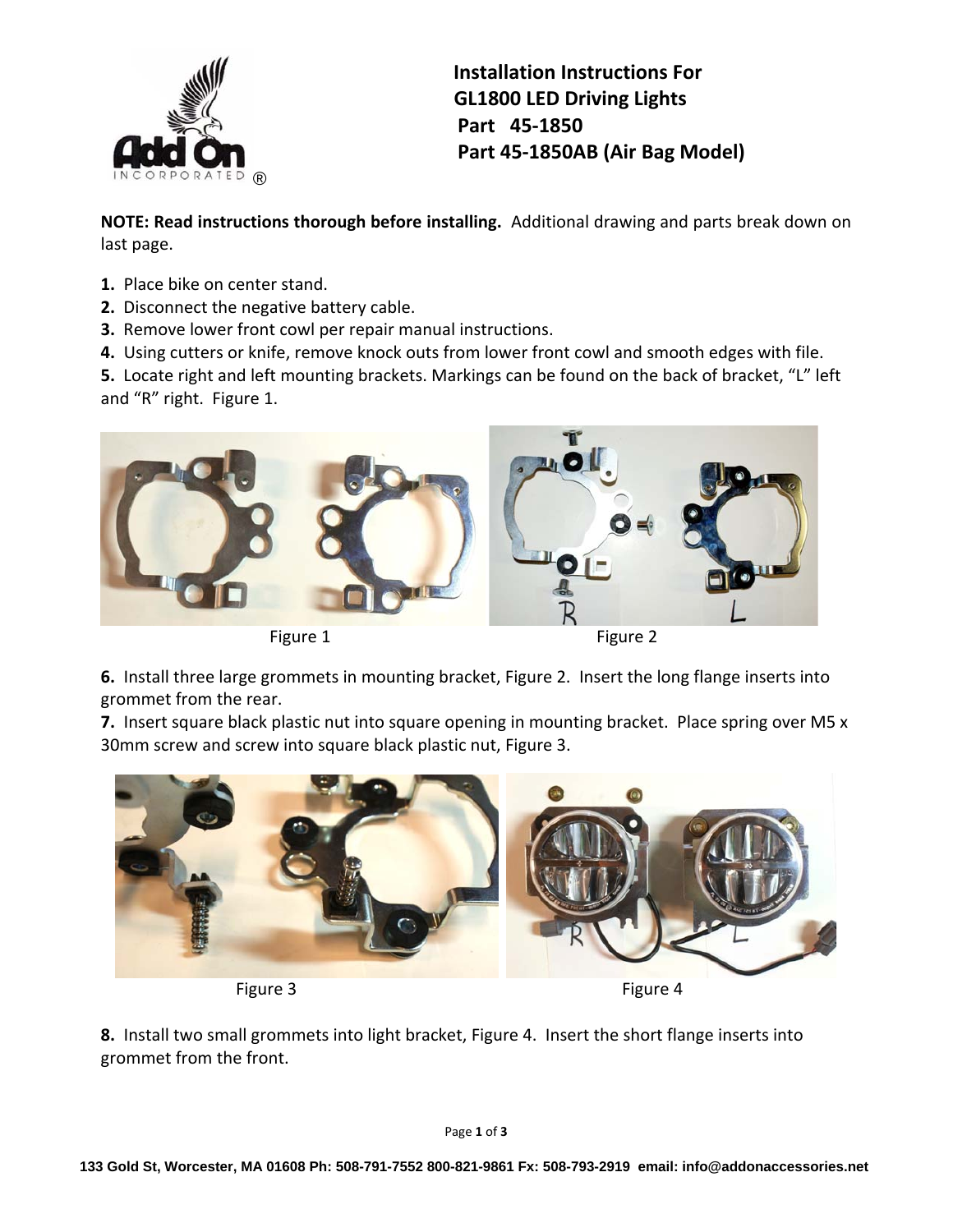## **Installation Instructions For GL1800 LED Driving Lights Part 45‐1850 and Part 45‐1850AB (Air Bag Model) Continued**



**9.** Mount light bracket to mounting bracket using two M5 x 18mm screws. Figure 5

**10.** Using 8mm wrench, remove right side plastic trim piece, Figure 6. Install right fog lamp using three M6 x 35mm flange bolts, flat washers, 4mm spacers (for 2001 – 2005 models), and plastic trim piece, Figure 7. Plug the 2‐ pin gray connector into the motorcycle 2‐pin gray connector. Located near horn. (The motorcycle 2‐pin connector will be plugged and taped. Remove plug and tape.).

**11.** Install left light using three M6 x 45mm flange bolts, flat washers, two 20mm spacers top and side bolts, one 16mm spacers on bottom bolt.

**NOTE:** In this kit you will find six 2mm spacers. These spacers can be used for fine adjustments of lights as needed.

**12.** Remove left side fairing trim molding, Figure 8.





**13.** Remove Allen screw and remove left control panel, Figure 9.

**14.** Remove switch cover on back of control panel, Figure 9.

Page **2** of **3**